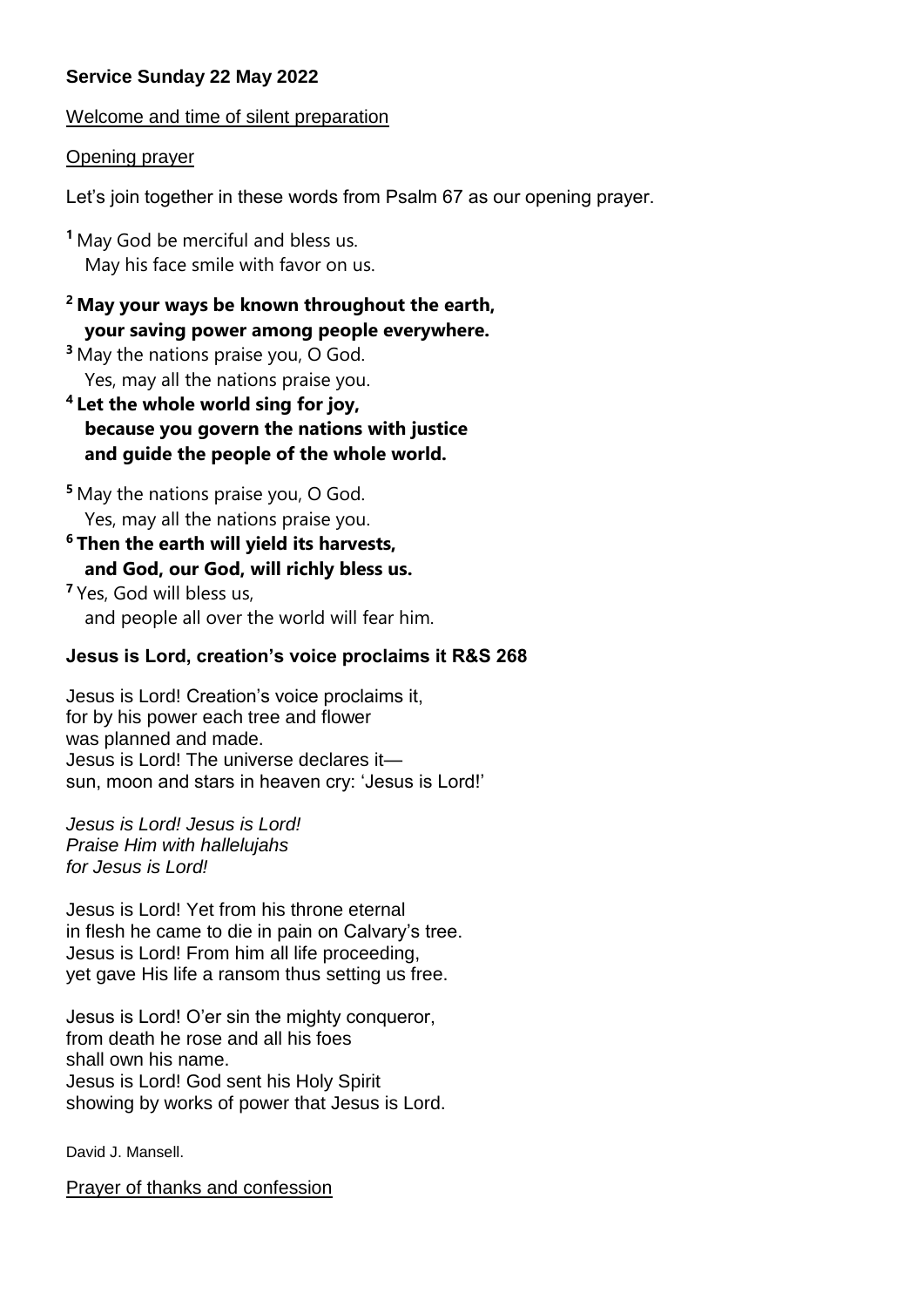Generous God, you shower us with blessings big and small. Each one is an expression of your love and care for us. This day we give our thanks to you for our family, our friends, for our church, for the world we live in. Today we give our thanks to you for the gift of good health, for the joy of music and art, for learning new skills and for your presence with us.

Generous God, you shower us with blessings big and small. Thank you for your love and care. Amen.

Lord, whenever our own wants and desires obscure the needs of others, forgive us.

Whenever we forget who is our neighbour, forgive us.

Whenever we pass by on the other side, forgive us.

Whenever we forget to say "well done", forgive us.

Whenever we forget the path we tread, forgive us.

For all those times we bring sorrow to your heart, draw us back into your forgiving arms and teach us once again your way.

In Jesus' name we pray. Amen.

Lord's prayer

Children and families talk

## **Lord I lift your name on high WF 66**

Lord I lift Your name on high Lord I love to sing Your praises I'm so glad You're in my life I'm so glad You came to save us

You came from heaven to earth to show the way From the earth to the cross, my debt to pay From the cross to the grave, from the grave to the sky Lord I lift Your name on high

Rick Founds

#### Prayer before children leave

Loving God we ask you to bless the children and leaders as they spend time together this morning learning more about you and your love. We pray in Jesus' name. Amen.

#### Offering and prayer

God of grace and mercy, thankful for all your love, we bring our gifts and offer ourselves to follow Jesus and obey his commands. Take these gifts of money and of ourselves and use them to spread your love, peace and hope in our world. Amen.

#### Reading - John 14:23-29

#### Talk 1 – The promise of the Holy Spirit

This passage occurs as part of Jesus' farewell preparations with his disciples on the evening before his death. The disciples are anxious and confused about what is going to happen to Jesus. Immediately before the verses we heard this morning Jesus seeks to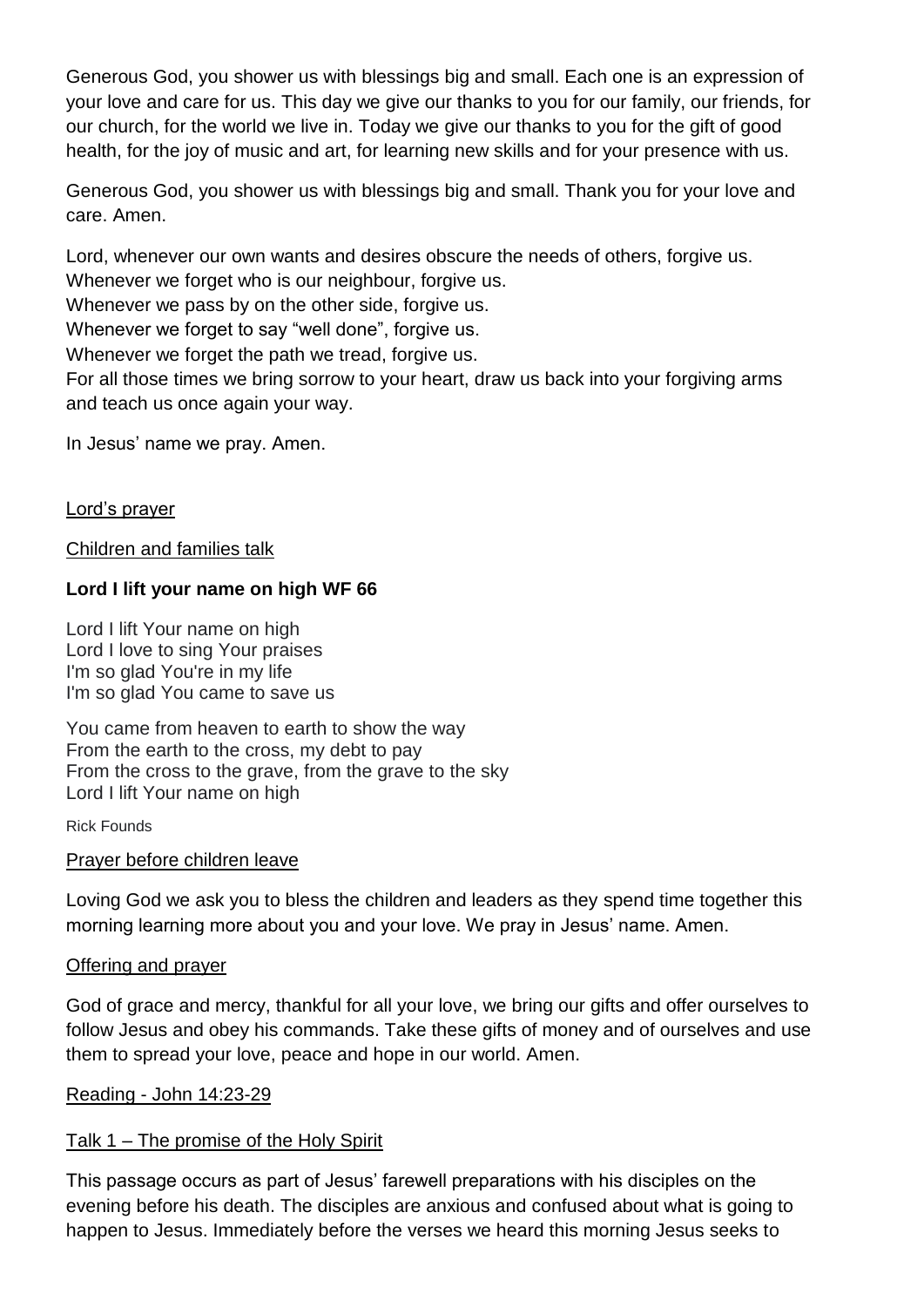reassure and encourage the disciples by promising them he will send another Advocate, the Spirit of truth, to be with them forever and promising he will not abandon them as orphans.

Just before the start of our reading a question is asked by Judas (not Iscariot) to Jesus about why Jesus is going to reveal himself to the disciples and not to the rest of the world. Jesus says that if anybody loves him they will follow his teaching and that he and the Father will come and make their home with them. This is an amazing promise of life in constant relationship with God through Jesus, a deep and personal relationship here and now, in the present, not waiting until the coming of God's kingdom.

It's through the Holy Spirit that Jesus will continue to be present with his followers. The Holy Spirit will teach us and remind us of the things Jesus did. Because of Jesus' continued presence with us through the Holy Spirit, Jesus encourages us not to be anxious or troubled.

We see Jesus giving the disciples a double blessing of peace and power to encourage them in their future efforts to share God's love with all people. We are Jesus' followers now and we too can be blessed with the enduring peace and power of God. This reminds us of the appearance of the newly risen Jesus to the disciples in the locked room when he also blessed them with peace and gave them a foretaste of the Holy Spirit as he prepared them to step out and continue his work of bringing the good news to all people.

Let's look a bit closer at what Jesus says and what we can know about the Holy Spirit

He describes the Spirit as the Advocate – the Spirit will support us and make our case to God as our trusted friend. The Spirit will guide us and help us to grow in our understanding of the things that Jesus said and did so that our faith will grow in strength. The Holy Spirit continues to make known to us the love of God where we are in our daily lives.

God is personally involved and present with us through the power of the Spirit and the presence of the Spirit with us means we can experience the deep shalom peace of God. The Spirit assures us that we are never abandoned even in the midst of pain or loss. Because of this assurance and this presence of the Spirit with us we can face circumstances and challenges without fear or being perturbed.

It is only with time and prayer and the work of the Holy Spirit that we begin to see how God might be working for good even in the midst of terrible and confusing events.

So how might the presence of the Holy Spirit with us help to shape our lives and our service for God? We'll look more closely at that in a moment.

## **All over the world the Spirit is moving WF 3**

All Over The World, The Spirit Is Moving All Over The World As The Prophet Said It Would Be All Over The World There's A Mighty Revelation Of The Glory Of The Lord, As The Waters Cover The Sea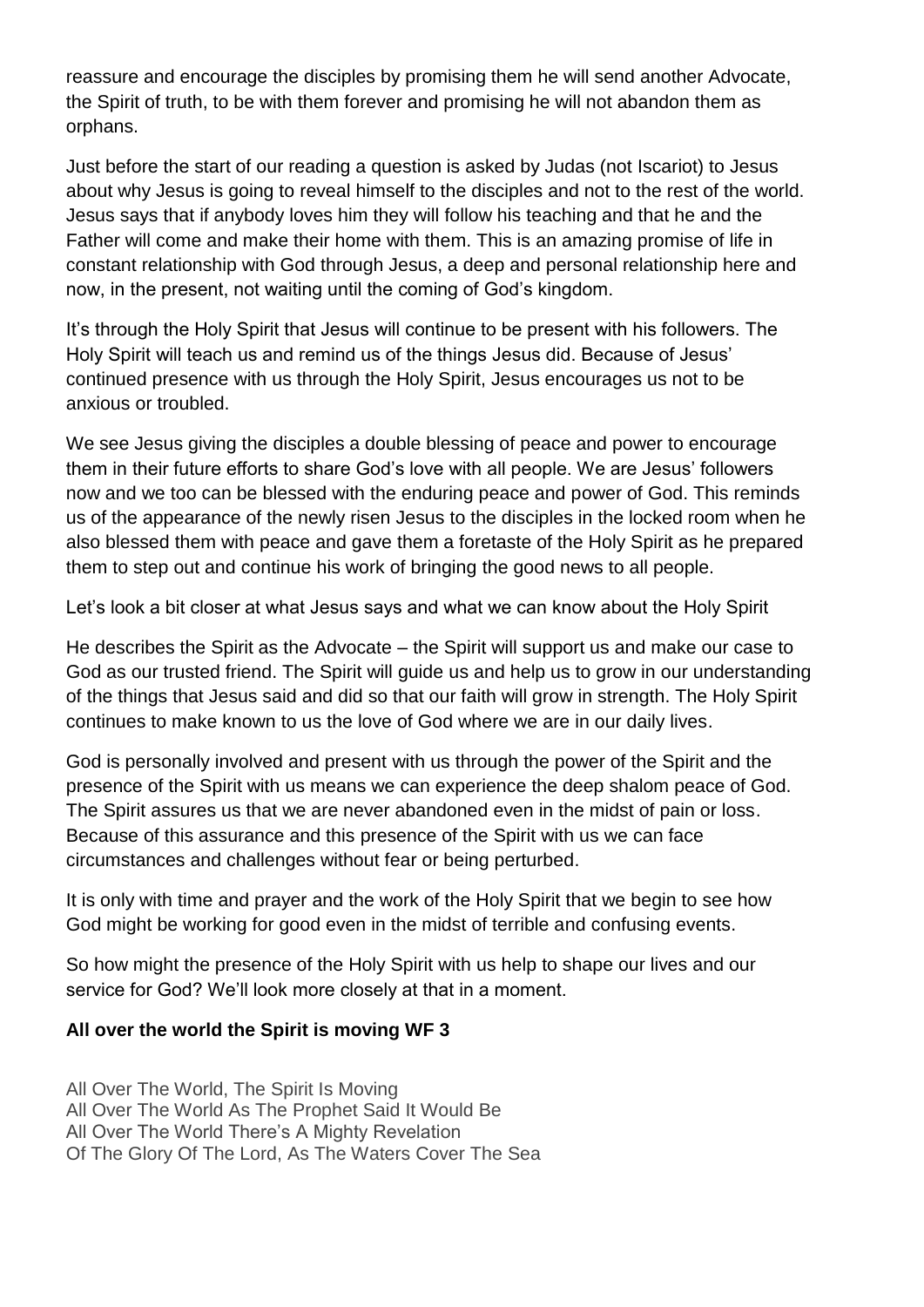All Over His Church God's Spirit Is Moving All Over His Church As The Prophet Said It Would Be All Over His Church, There's A Mighty Revelation Of The Glory Of The Lord, As The Waters Cover The Sea

Right Here In This Place, The Spirit Is Moving Right Here In This Place As The Prophet Said It Would-Be Right Here In This Place, There's A Mighty Revelation Of The Glory Of The Lord, As The Waters Cover The Sea

Roy Turner

# Talk 2 The Spirit in Action

Have you ever tried to travel somewhere or to do something only to encounter 1 obstacle after another which prevents you from achieving what you've set out to do? Perhaps you were trying to travel somewhere for work or to go on holiday. Or you'd planned a special activity that you'd worked hard to prepare and all your efforts seem to be wasted. You end up not sure which way to turn or what to do next. Paul and his companions had exactly this experience and we're going to hear more about that now.

## Reading – Acts 16: 6-15

In the passage we find Paul and Silas wandering from place to place but wherever they end up something stops them from doing what they most want to do – share the good news of God's love through Jesus. We're told they have been prevented in some way by the Holy Spirit from preaching God's word. Eventually they arrive in Troas where Paul has a vision in which he sees a man from Macedonia begging Paul to come over and help them. Convinced that God is calling them to go and preach the good news in Macedonia, Paul sets off immediately in response.

So Paul and Silas arrive in Macedonia and find their way to Lydia's prayer gathering by the river. It seems that Lydia is the head of her household. She is an independent business woman and not necessarily a widow. She is also a worshiper of God who leads her household in worship on the Sabbath. Paul speaks with Lydia and the women gathered there and we're told that God opened Lydia's heart to respond to Paul's message and she and her household go on to be baptized.

From these experiences of Paul we can discover important truths about how God's Spirit works and creates opportunities to share the good news.

- If we see our work for God seemingly meeting obstacles, this may be an indication that God has other plans for where we need to be and how we need to serve God.
- God's Spirit sometimes speaks through frustrating and difficult circumstances which require our patient and faithful efforts to discern the will of God
- We need to be alert to the presence of God with us through the Holy Spirit and open to the ways that the Spirit may reach out to us
- The vision received by Paul was powerful and carried urgency in its appeal and Paul and his companions responded without hesitation. And yet there were not instant results. Once they had reached Philippi there was a time of waiting before anything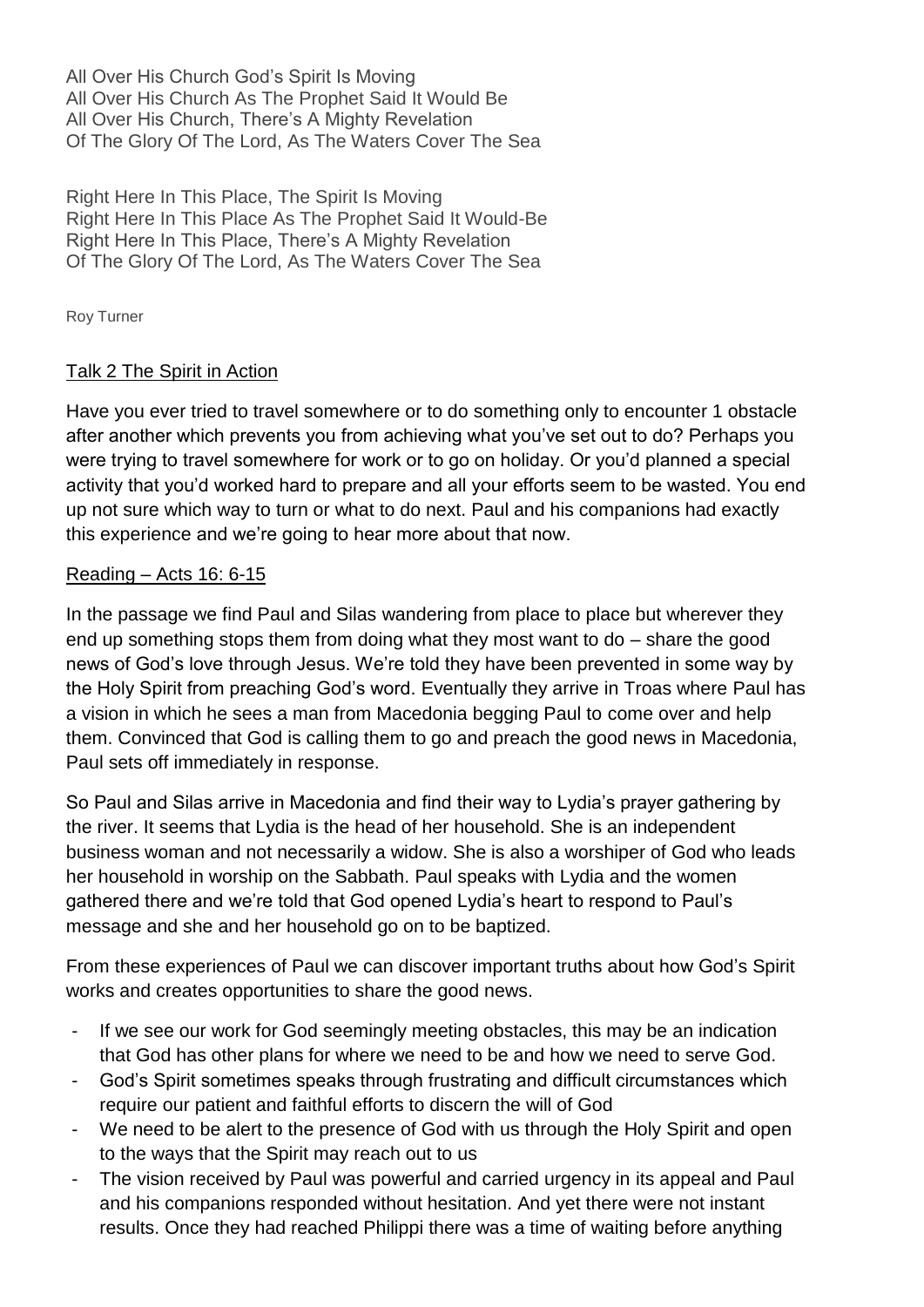much happened. God's mission proceeds at the pace dictated by God and requires patience from us.

Ultimately, God is in charge of our mission plans, God sets its direction and God determines its results

We can also find in this passage some pointers on how and where to meet with and reach people and share with them the news about Jesus' life and love.

- We may have plans about the particular people we want to reach and who we think will respond to our outreach but we can never be certain about how God's Spirit will move and who will be touched. The first person to respond to Paul's message was a woman – Lydia – which was probably not the expected outcome.
- Perhaps there is something in the experience of Lydia and her family which shows the importance of people hearing the good news in their own context where they live and work and gather.
- There is something here about the importance of building relationships with people not necessarily in a church-based activity or location but by gathering in small groups in a place where people feel comfortable and at ease eg at somebody's home.

Where do we see God's Spirit at work in the life and mission of our church – guiding us to areas of need and enabling us to reach out with God's love and hope? Our Needles and natter group which is led by Joyce is growing in numbers of people attending – most of whom are not connected with the church. This is clearly meeting a need among those who come along to socialize. The Toddlers group run by Sandy and a team of volunteers is also growing – so much so that they now have to meet in the church on a Monday morning as there are too many people for Caley Hall. Let's give thanks to God for blessing and growing these activities.

What new opportunities are we exploring to see whether they are part of God's plan for our continued outreach? Last Wednesday morning we started a weekly Drop In session at the church for anyone to come along and enjoy a cuppa and a chat. There was a good response from church people but also a few not connected with the church. Let's pray that God will also bless this outreach and give us patience and perseverance in the weeks ahead.

In our readings this morning from John and Acts we see the promised guiding power of the Holy Spirit in action. Through the presence of the Spirit living in us, and whenever we are attuned to God and make ourselves available, we will be led at the right time into the right circumstances where we can be best used to achieve God's purpose.

Thanks be to God. Amen.

## **God is working his purpose out R&S 573**

God is working his purpose out, as year succeeds to year; God is working his purpose out, and the time is drawing near; nearer and nearer draws the time, the time that shall surely be, when the earth shall be filled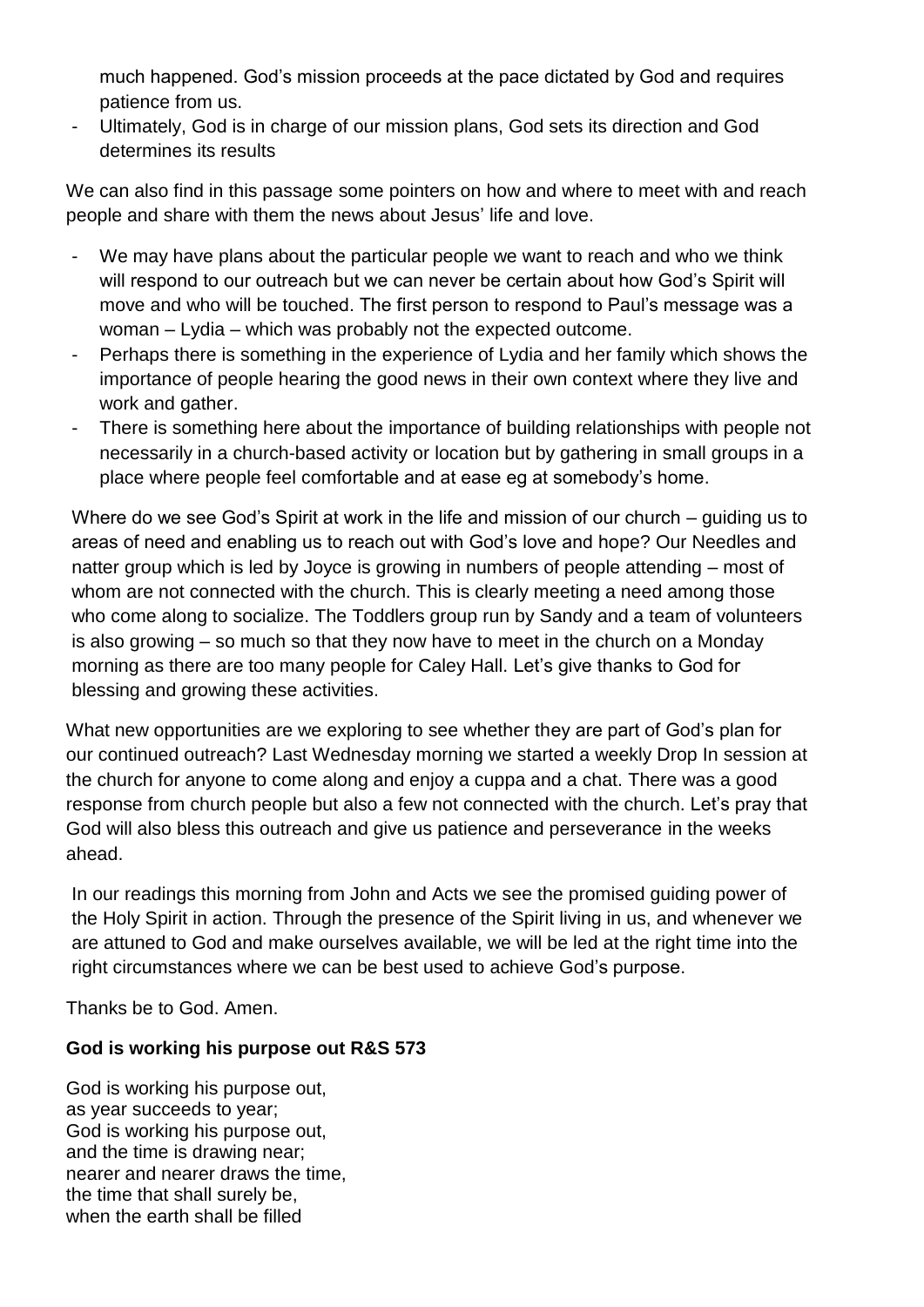with the glory of God as the waters cover the sea.

From utmost east to utmost west, where human feet have trod, by the voice of many messengers goes forth the voice of God: 'Give ear to me, you continents, you islands give ear to me, that the earth may be filled with the glory of God as the waters cover the sea'.

What can *we* do to work God's work, to prosper and increase love and justice throughout the world, the reign of the Prince of Peace? What can we do to hasten the time, the time that shall surely be, when the earth shall be filled with the glory of God as the waters cover the sea?

Let us go out in the strength of God. with the banner of Christ unfurled, that the light of the glorious gospel of truth may shine throughout the world: sin and sorrow let us fight to set their captives free, that the earth may be filled with the glory of God as the waters cover the sea.

All that *we* do can have no worth unless God blesses the deed; vainly we hope for the harvest-tide till God awakens the seed; yet nearer and nearer draws the time, the time that shall surely be, when the earth shall be filled with the glory of God as the waters cover the sea.

Arthur C. Ainger.

Prayers of intercession

#### **I the Lord of sea and sky WF 41**

I, the Lord of sea and sky, I have heard my people cry. All who dwell in deepest sin My hand will save. I who made the stars of night,